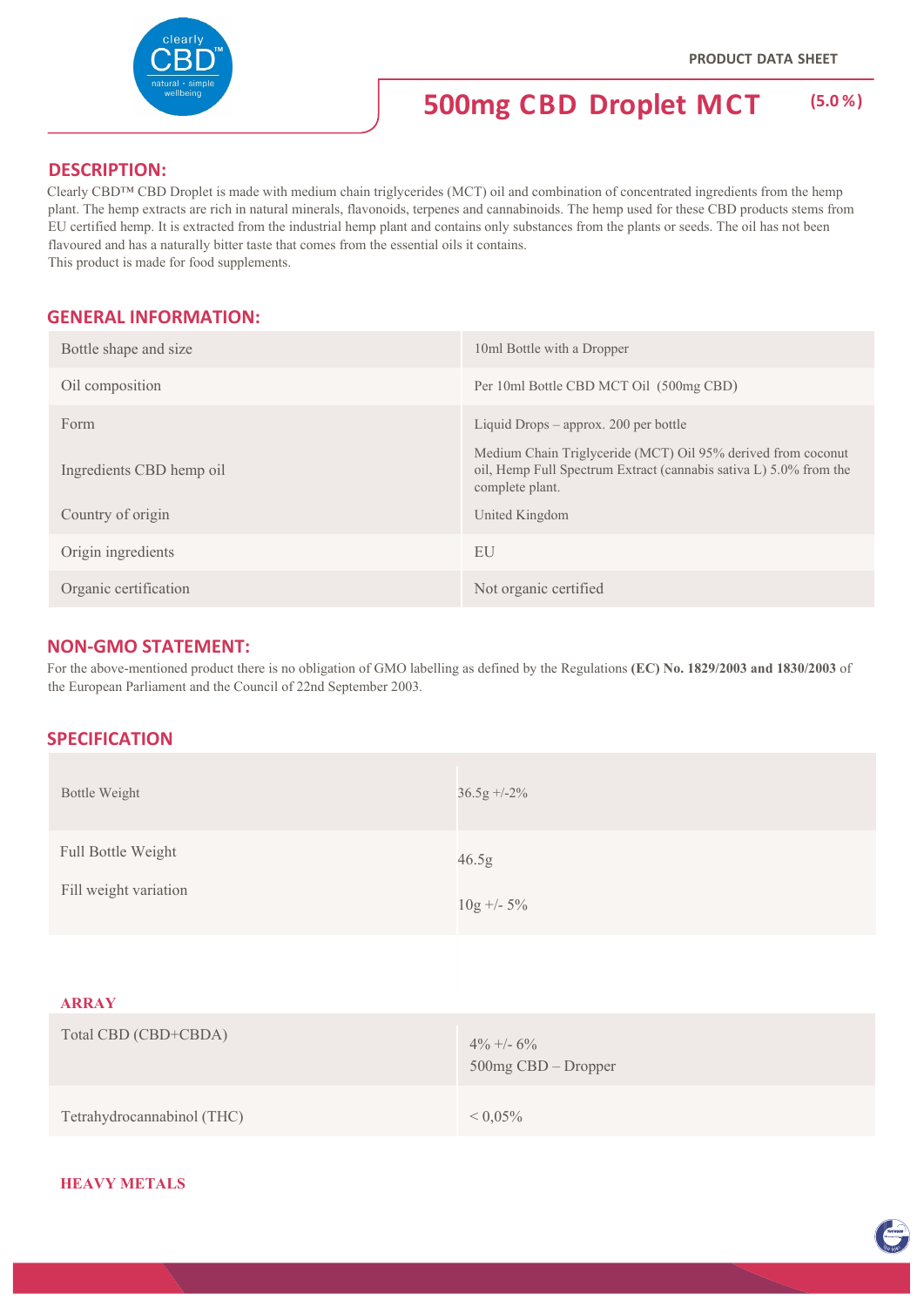

# **500mg CBD Droplet MCT (5.0 %)**

| Lead    | $<$ 3.0 ppm    |
|---------|----------------|
| Cadmium | $\leq 1.0$ ppm |
| Mercury | $< 0.1$ ppm    |
| Arsenic | $\leq 1.0$ ppm |

#### **TOXINS**

| Aflatoxin B1                       | $< 2.0$ ppb    |
|------------------------------------|----------------|
| Sum of Aflatoxins (B1, B2, G1, G2) | $\leq 4.0$ ppb |
| POLYAROMATIC HYDROCARBON           |                |

# Benzo(a)pyrene < 10.0 ppb Sum of PAH4  $<$  50.0 ppb

## **POLYAROMATIC HYDROCARBON**

| Benzo(a)pyrene | $< 10.0$ ppb |
|----------------|--------------|
| Sum of PAH4    | $< 50.0$ ppb |

#### **ENDOCRINAL PERTURBATORS**

| Dioxins and PCB's | Conform Regulation (EU) 1881/2006 |
|-------------------|-----------------------------------|
|                   |                                   |

# **PHYTOSANITARY**

| Pesticides | Conform Regulation (EU) 1881/2006 |
|------------|-----------------------------------|
|------------|-----------------------------------|

### **MICROBIOLOGY**

| <b>Total Plate Count</b> | $< 10.000$ cfu / g  |
|--------------------------|---------------------|
| <b>Yeast and Moulds</b>  | $\leq 1000$ cfu / g |
| E.coli                   | Negative $/g$       |
| Salmonella spp.          | Negative / 25g      |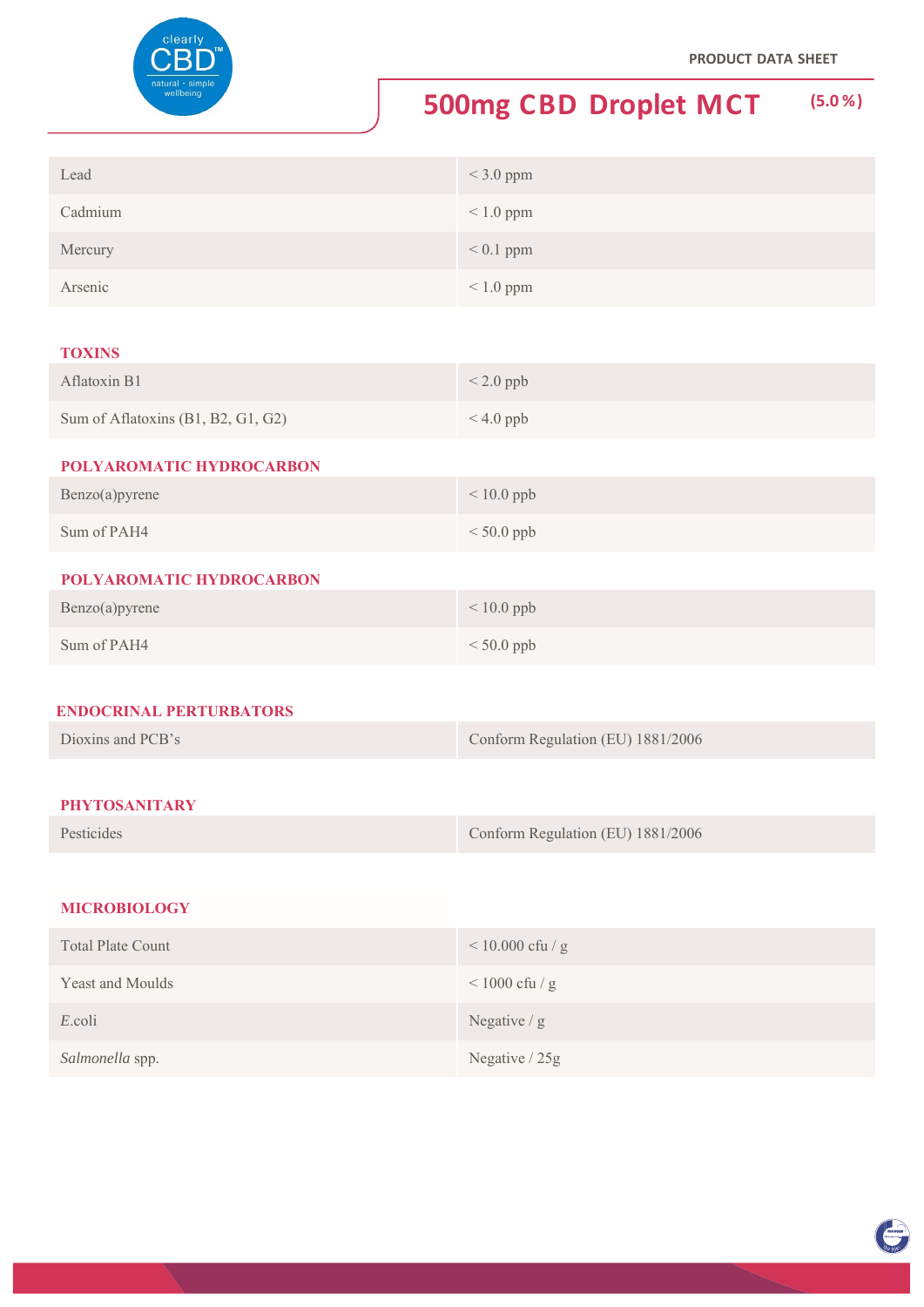EN NOT

# **500mg CBD Droplet MCT (5.0 %)**

# **ALLERGENS:**

Information concerning Annex II of Regulation (EU) **No 1169/2011** of the European Parliament and of the Council of 25th October 2011 and its amendment (EU) **No 78/2014** on substances or products causing allergies or intolerances:

| Contains allergens which have to be labelled according to the above-mentioned regulations as ingredients:                                           | No             |
|-----------------------------------------------------------------------------------------------------------------------------------------------------|----------------|
| Cereals containing gluten, namely: wheat (such as spelt and Khorasan wheat), rye, barley, oats or their hybridised strains,<br>and products thereof | N <sub>o</sub> |
| (Comment: Contains mannitol derived from wheat and/or maize; contains dextrose derived from wheat.)*                                                | N <sub>o</sub> |
| Crustaceans and products thereof                                                                                                                    | N <sub>o</sub> |
| Eggs and products thereof                                                                                                                           | N <sub>o</sub> |
| Fish and products thereof                                                                                                                           | N <sub>o</sub> |
| Peanuts and products thereof                                                                                                                        | N <sub>o</sub> |
| Soybeans and products thereof                                                                                                                       | N <sub>o</sub> |
| Milk and products thereof (including lactose)                                                                                                       | N <sub>o</sub> |
| Nuts (i.e. almond, hazelnut, walnut, cashew, pecan nut, Brazil nut, pistachio nut, macadamia nut and<br>Queensland nut) and products thereof        | N <sub>o</sub> |
| Celery and products thereof                                                                                                                         | N <sub>o</sub> |
| Mustard and products thereof                                                                                                                        | N <sub>o</sub> |
| Sesame seeds and products thereof                                                                                                                   | No             |
| Sulphur dioxide and sulphites at concentrations of more than 10 mg/kg or 10 mg/litre in terms of total SO2                                          | N <sub>o</sub> |
| Lupin and products thereof                                                                                                                          | N <sub>o</sub> |
| Mollusc and products thereof                                                                                                                        | N <sub>o</sub> |

\* exempt from allergen labelling according to Annex II of Regulation (EU) No 1169/2011

#### **APPLICATIONS AND USE:**

As far as the knowledge goes for the Clearly CBD™ CBD Droplet fulfil all EU Food Supplement requirements. In regards to CBD, within the EU, there could be regional regulation and legislations in place, with specific requirements for food supplements based on hemp *(Cannabis sativa*  L.). Clearly CBD™ assumes no liability, it is the own responsibility of every customer to check possible additional requirements and the legal status of bringing this product on the market within a certain country or region.